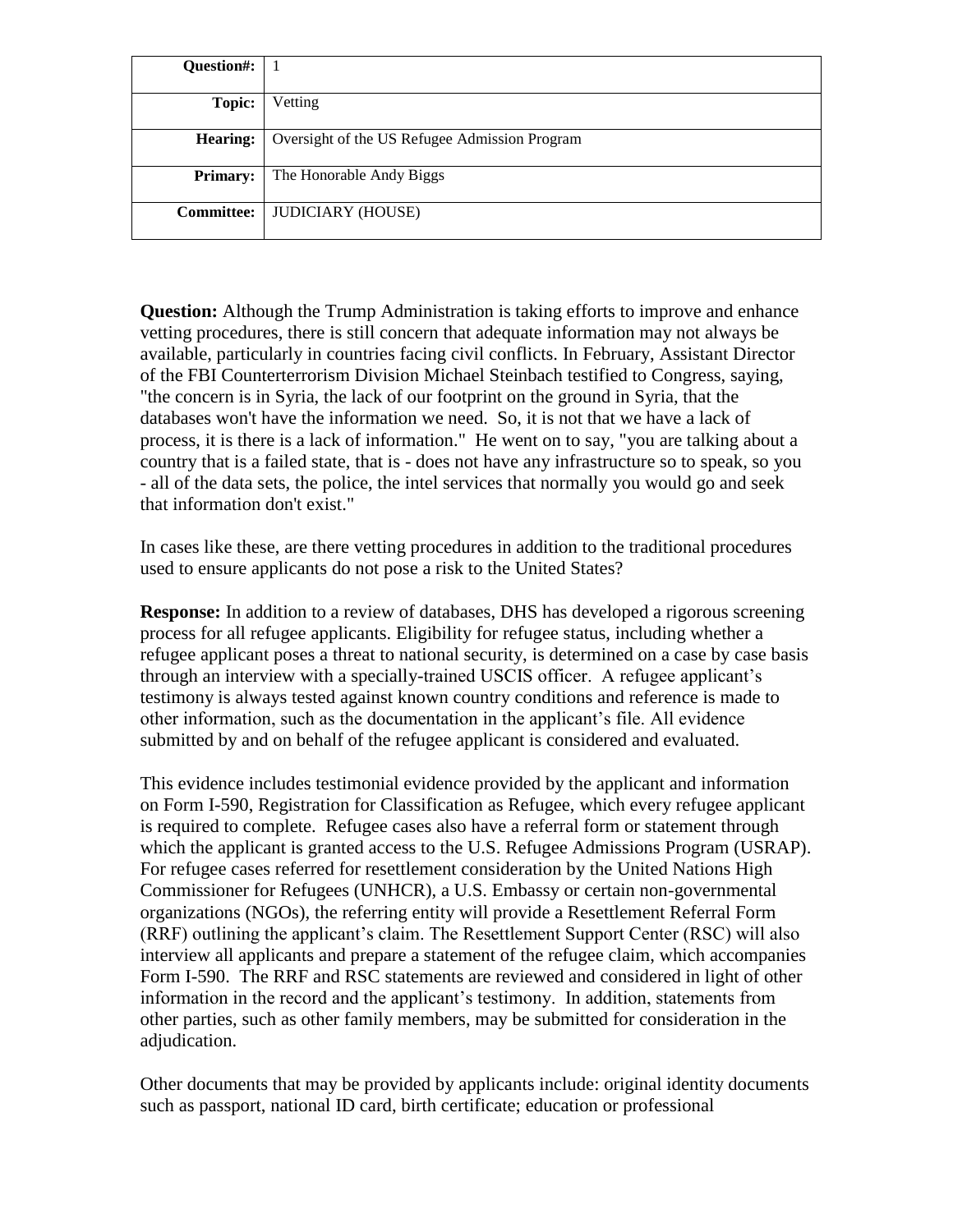| Question#:        |                                               |
|-------------------|-----------------------------------------------|
| Topic:            | Vetting                                       |
| <b>Hearing:</b>   | Oversight of the US Refugee Admission Program |
| <b>Primary:</b>   | The Honorable Andy Biggs                      |
| <b>Committee:</b> | <b>JUDICIARY (HOUSE)</b>                      |

certifications; and medical information. These documents are reviewed by experienced staff at UNHCR, RSCs and USCIS. USCIS officers consider this additional documentation in the adjudication of the case; however, such documentation is not required for applicants to apply for refugee status.

Moreover, country of origin information (COI) provides objective evidence against which documentation in the record and the testimony of an applicant can be analyzed and evaluated. When assessing an applicant's testimony regarding the refugee claim, highlytrained USCIS officers assess the credibility of the applicant's testimony using COI. If an applicant's testimony is not consistent with known country conditions or other information (such as prior statements to UNHCR  $\&$ /or the RSC), lacks detail or is implausible, a case will be denied even if all security checks come back clear. In all applications for immigration benefits, including Form I-590, the applicant bears the burden of proof to establish eligibility for the benefit he or she is seeking.

USCIS regularly denies cases as a matter of discretion for reasons apart from security check results. Cases determined after further vetting to have unresolved national security concerns are also denied as a matter of discretion. These are cases where applicants may self-report information that suggests a possible national security concern that cannot be explained or resolved. The lines of questioning in these cases reflect the interviewing officer's probing questions and detailed knowledge of country conditions. In the previous five fiscal years, USCIS discretionarily denied approximately 5,550 cases.

**Question:** Is there an assumption that applicants do not pose a risk simply because there is no information about them in any of our databases? If not, how are assurances most frequently attained?

**Response:** Even if there may not be information on individual refugee resettlement applicants in USCIS databases, USCIS regularly examines all relevant information provided by intelligence and law enforcement partners, even when it is not specific to an individual applicant, and may choose to deny applicants based on that information, where appropriate.

Furthermore, USCIS does not assume, simply because there is no information about an individual refugee resettlement applicant in any of our databases, that the individual does not pose a risk. As stated previously, USCIS conducts thorough interviews of applicants seeking refugee status in the United States and regularly denies cases for reasons apart from security database check results, including cases in which the applicant's testimony is deemed not credible, as well as cases where applicants self-report information that suggests a possible national security concern that cannot be explained or resolved.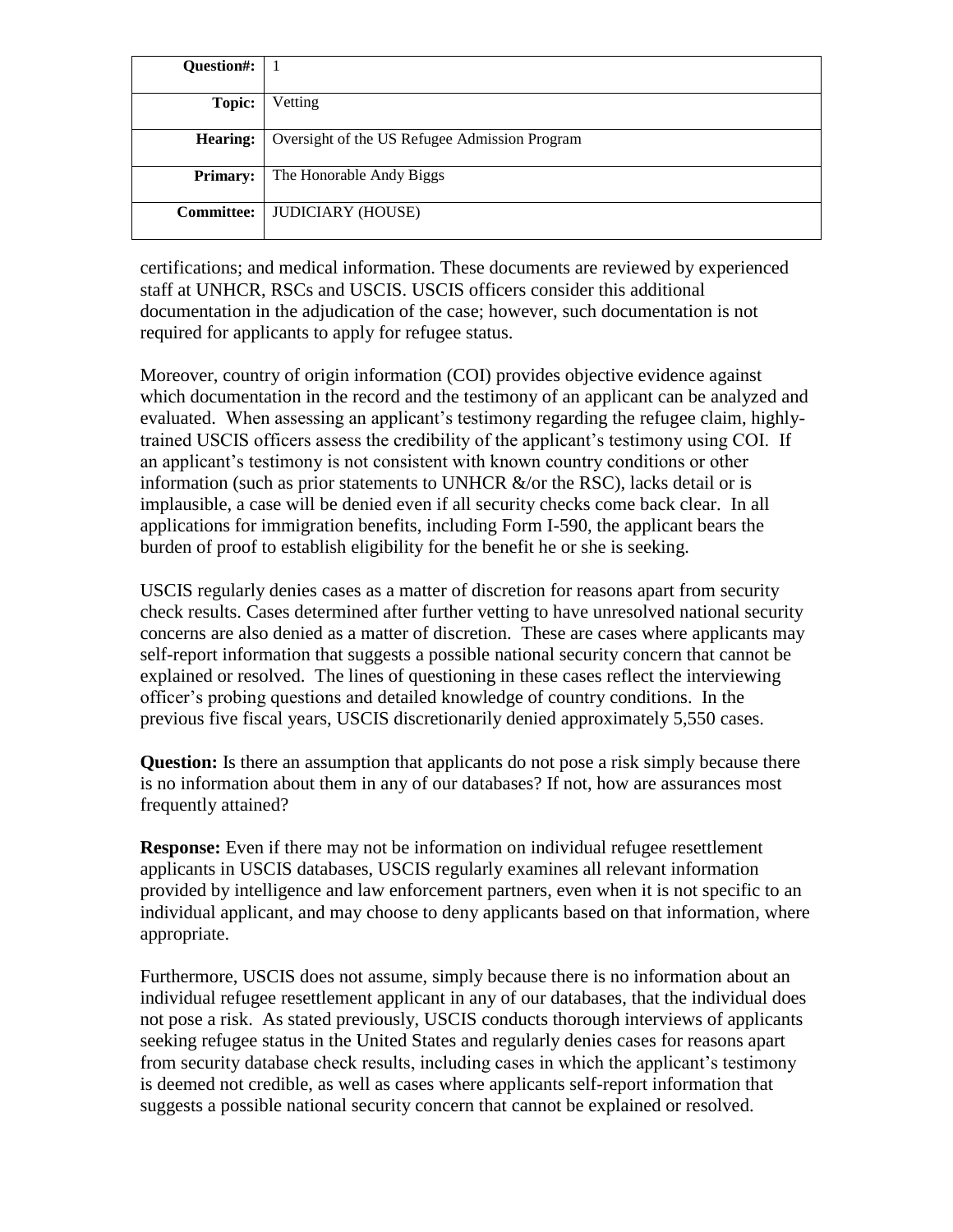| Question#:        | 2                                             |
|-------------------|-----------------------------------------------|
| Topic:            | Assimilation                                  |
| <b>Hearing:</b>   | Oversight of the US Refugee Admission Program |
| <b>Primary:</b>   | The Honorable Zoe Lofgren                     |
| <b>Committee:</b> | <b>JUDICIARY (HOUSE)</b>                      |

**Question:** The Administration's report to Congress concerning the proposed FY 2018 refugee admissions ceiling states: "PRM and DHS/USCIS will work closely with UNHCR to ensure that, in addition to referrals of refugees with compelling protection needs, referrals may also take into account certain criteria that enhance a refugee's likelihood of successful assimilation and contribution to the United States."

Is it the Administration's position that refugees are not already successfully assimilating into and contributing to the United States?

**Response:** The U.S. Refugee Admissions Program (USRAP) is dedicated to helping refugees transition as quickly and successfully as possible into their new lives in the United States so that they may realize their full potential and contribute to U.S. society. Improved assimilation of refugees and asylees will not only boost their ability to be successful in the United States, but will also help to better secure our communities by fostering a cohesive society based upon shared civic ideals, an appreciation of our history, and English language functionality.

The USRAP strives to ensure that refugees who are accepted for admission to the United States are prepared for the profound life changes they will experience by providing cultural orientation programs prior to departure for the United States as well as upon arrival. This support aims to ensure that refugees have a realistic idea of their responsibilities, what their new lives will be like, and what services will be available to them. Additionally, the USRAP is premised on the idea that refugees should become economically self-sufficient as quickly as possible, and dedicates significant resources and programming to help refugees become self-sufficient and integrated into U.S. society.

Successful assimilation of refugees into U.S. society directly benefits refugees and communities, while also serving the national interest of the United States by helping to establish a safe and secure homeland. Assimilation facilitates the ability of refugees to make positive contributions to the United States and the communities where they live. Although much is already being done, with these benefits in mind, DHS is working collaboratively with the Departments of State and Health and Human Services to enhance efforts to promote refugee assimilation and integration. Improved assimilation of refugees will not only boost their ability to be successful in the United States, but will also help to better secure our communities by fostering a cohesive society based upon shared civic ideals, an appreciation of our history, and an understanding of the English language.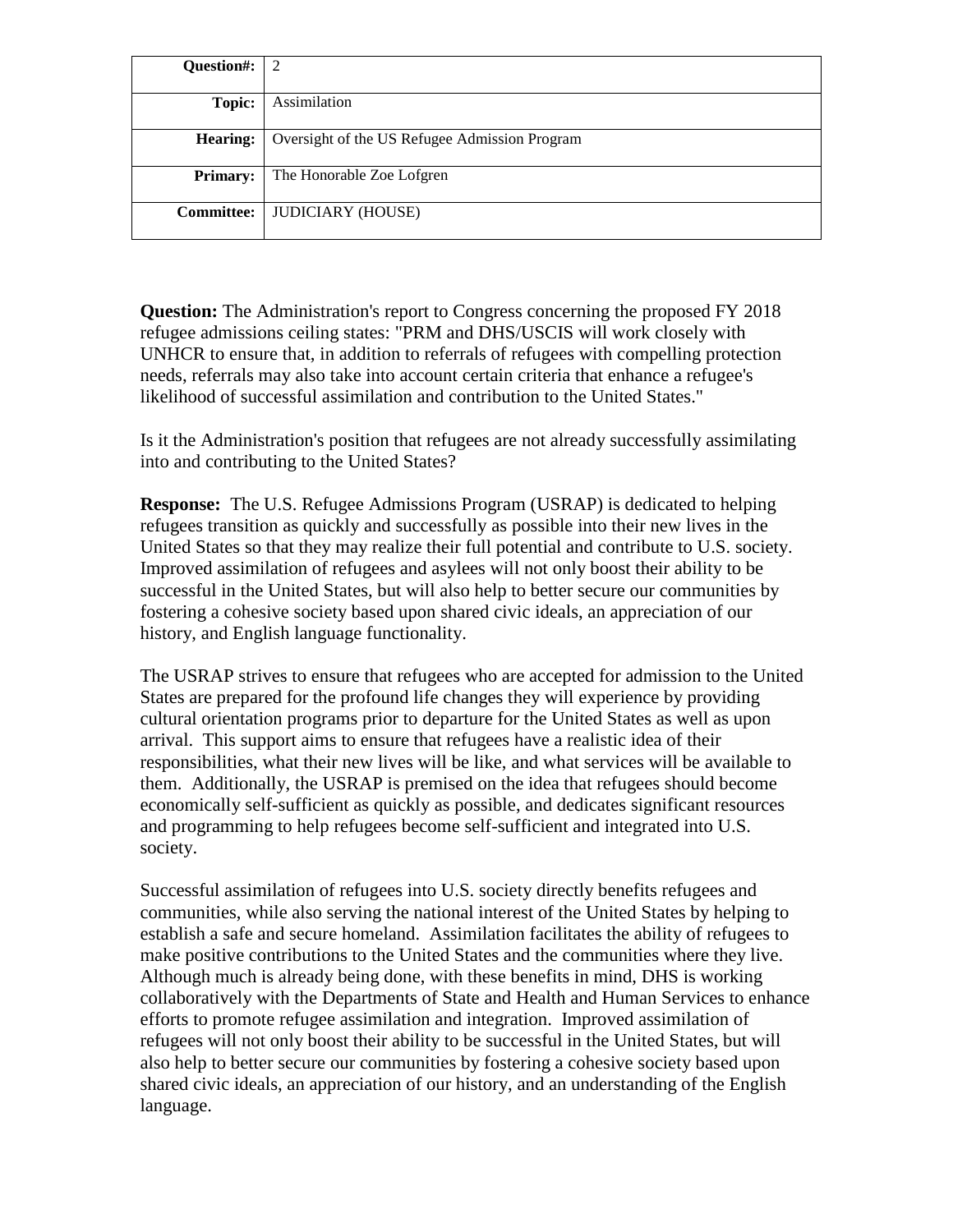| Question#:        | $\sqrt{2}$                                    |
|-------------------|-----------------------------------------------|
| Topic:            | Assimilation                                  |
| <b>Hearing:</b>   | Oversight of the US Refugee Admission Program |
| <b>Primary:</b>   | The Honorable Zoe Lofgren                     |
| <b>Committee:</b> | <b>JUDICIARY (HOUSE)</b>                      |

For DHS's part, USCIS is pursuing several integration-related initiatives in FY 2018, including:

- Grant Funding. Subject to congressional authority, USCIS is considering prioritizing grant-funded programs that focus on integrating newly arrived refugees and recently approved asylees through a variety of critical assimilation services. Additionally, USCIS is exploring awarding grant funds to local governments that are partners in resettling refugees or hosting asylees to support effective settlement and assimilation programming.
- Informational Brochure. USCIS is working to develop an informational brochure for refugees and asylees containing information on critical resettlement resources, including available English language learning opportunities, lawful permanent residence and citizenship, and U.S. civic values. This brochure will be translated into several languages and distributed to refugees at designated ports of entry, to asylees through USCIS asylum offices, and through other appropriate and available channels.

**Question:** Please provide the empirical evidence underlying and methodology guiding the above "assimilation test," including any evidence that you believe demonstrates an existing failure to assimilate.

**Response:** There is no "assimilation test." The Administration's report to Congress concerning the proposed FY 2018 refugee admissions ceiling states that the Department of State/PRM and DHS/USCIS will work closely with UNHCR to ensure that referrals "may also take into account certain criteria that enhance a refugee's likelihood of successful assimilation and contribution to the United States." Satisfaction of any such criteria is thus not a prerequisite to acceptance for admission to the United States as a refugee.

**Question:** What criteria has the Administration identified as predicting a refugee's likelihood of successfully assimilating into and contributing to the United States, or failing to do so?

**Response:** The Administration has not identified criteria that predict a refugee's likelihood of successfully assimilating into and contributing to the United States. As noted in the Annual Report to Congress on Proposed Refugee Admissions for Fiscal Year 2018, DHS will pursue several initiatives to help refugees assimilate as quickly as possible. Improved assimilation of refugees and asylees will not only boost their ability to be successful in the United States, but will also help to better secure our communities